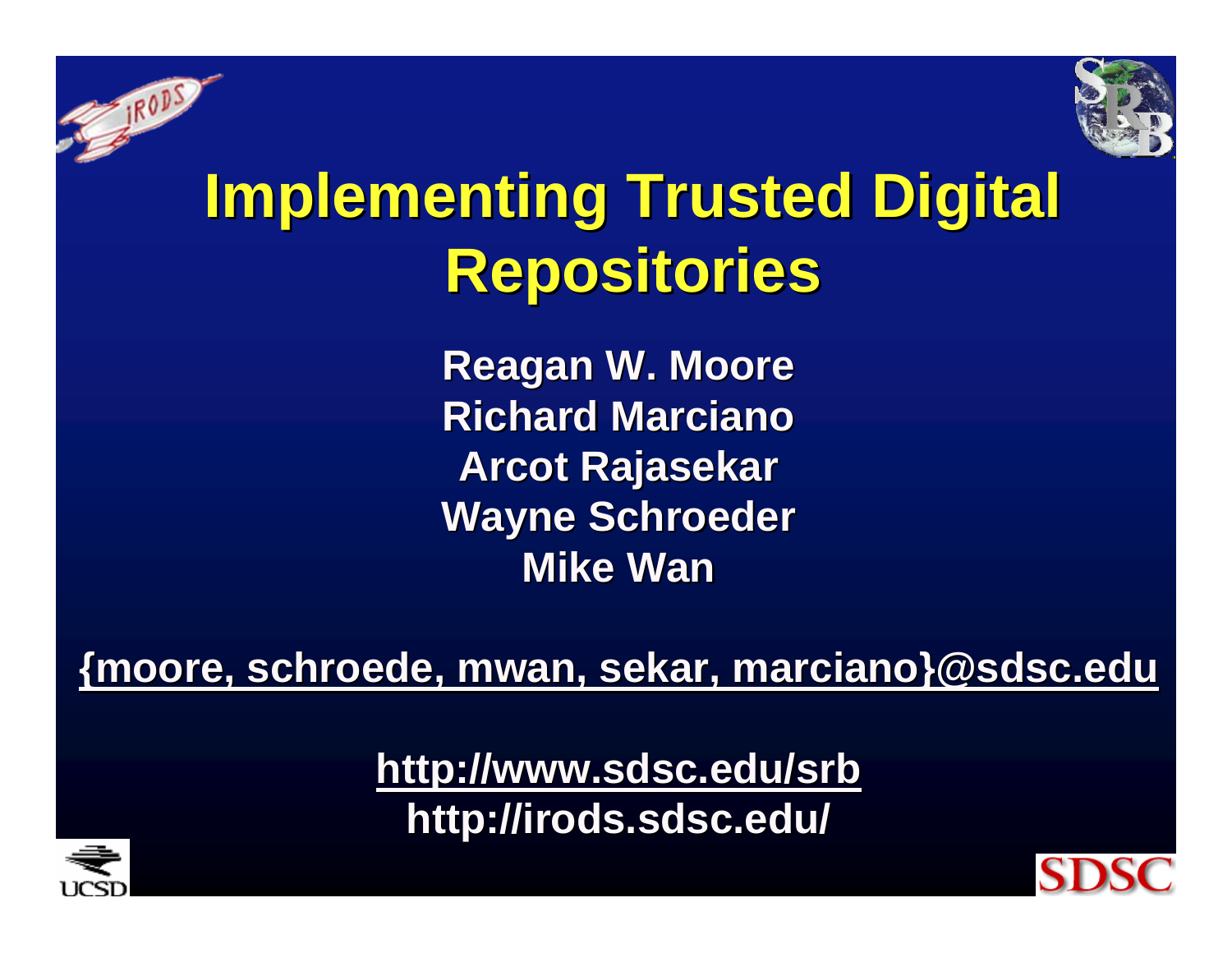





- **Representation information for preservation environments**
	- How can preservation policies and procedures be characterized?
- **Rule-based data management systems**
	- How do we make assertions about the trustworthiness of a preservation environment?
- **Theory of digital preservation**
	- What are the components on which a theory could be based?



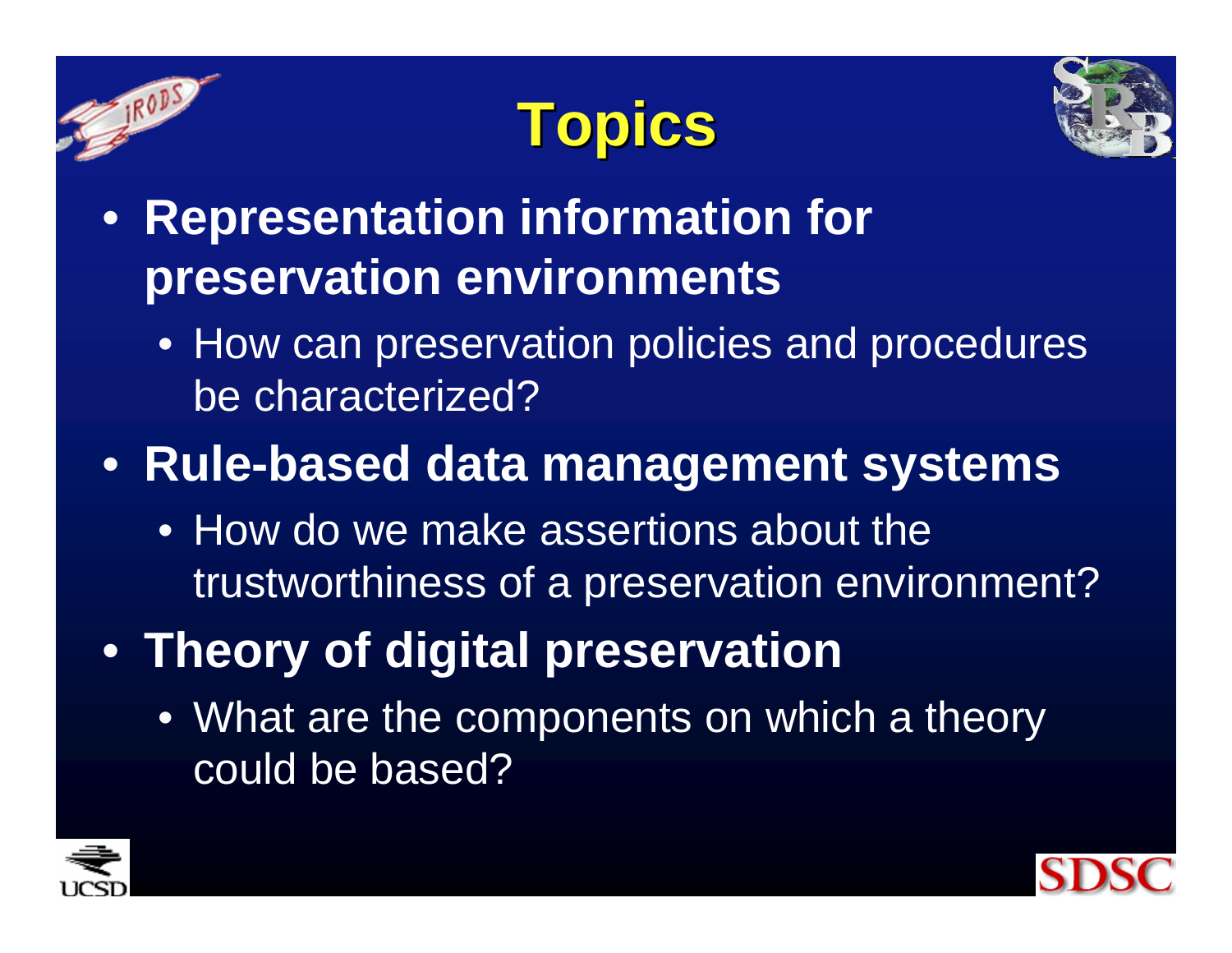





### • **Preservation is communication with the future**

- How do we incorporate new technology (information syntax, encoding format, storage infrastructure, access protocols) in a preservation environment?
- SRB Storage Resource Broker data grid provides the interoperability mechanisms needed to manage multiple versions of technology (infrastructure independence)
- **Preservation manages communication from the past**
	- What information do we need from the past to make assertions about preservation assessment criteria?
	- iRODS integrated Rule-Oriented Data System



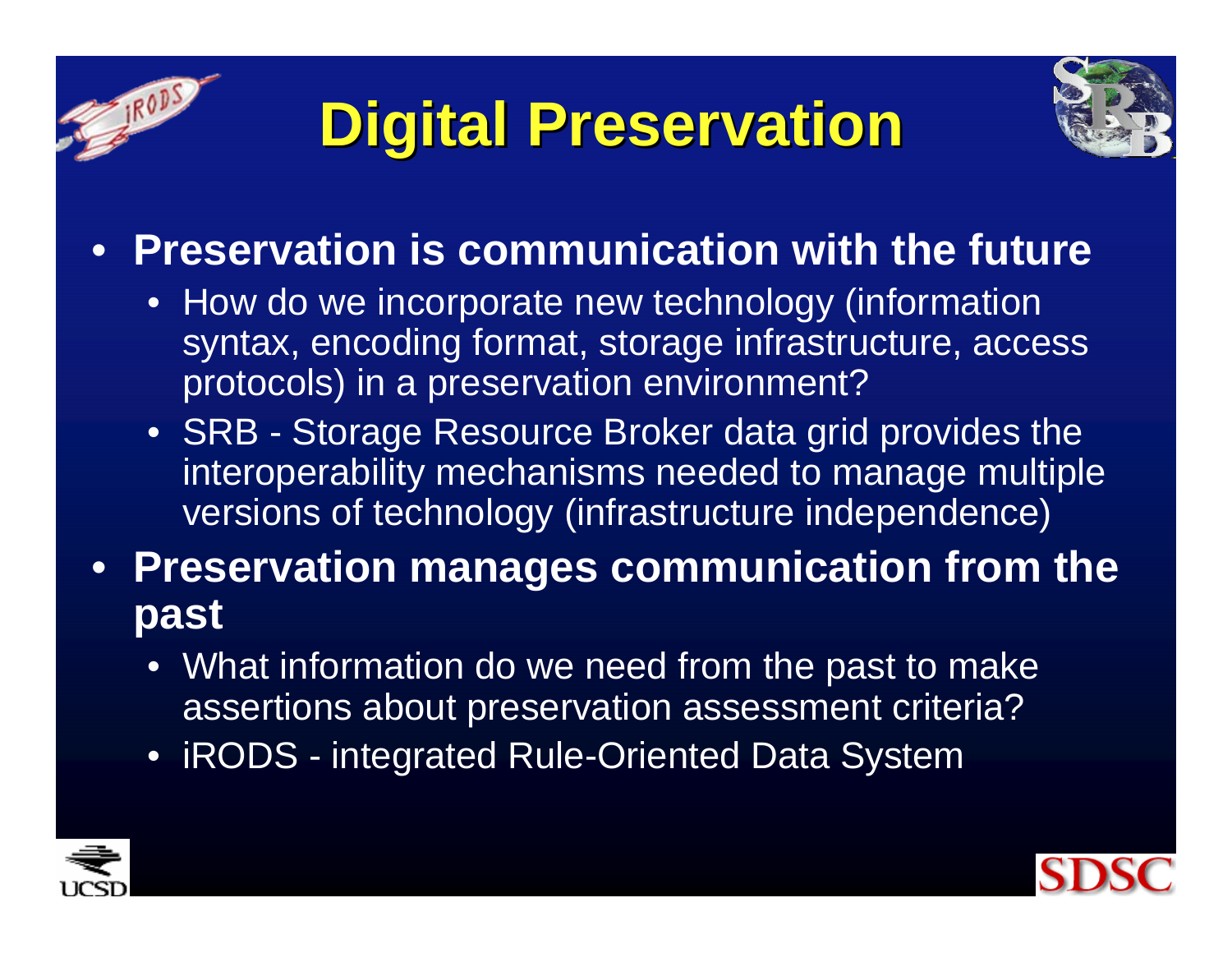



### **Assessment Criteria Assessment Criteria**

- **Authenticity**
	- Management of descriptive information about record provenance, record representation information
- **Integrity**
	- Minimization of the risk of data loss
- **Chain of custody**
	- Verification of archivist management policies
- **Respect des fonds**
	- Preservation of the original arrangement of the records
- **Trustworthiness**
	- RLG/NARA assessment criteria 174 rules



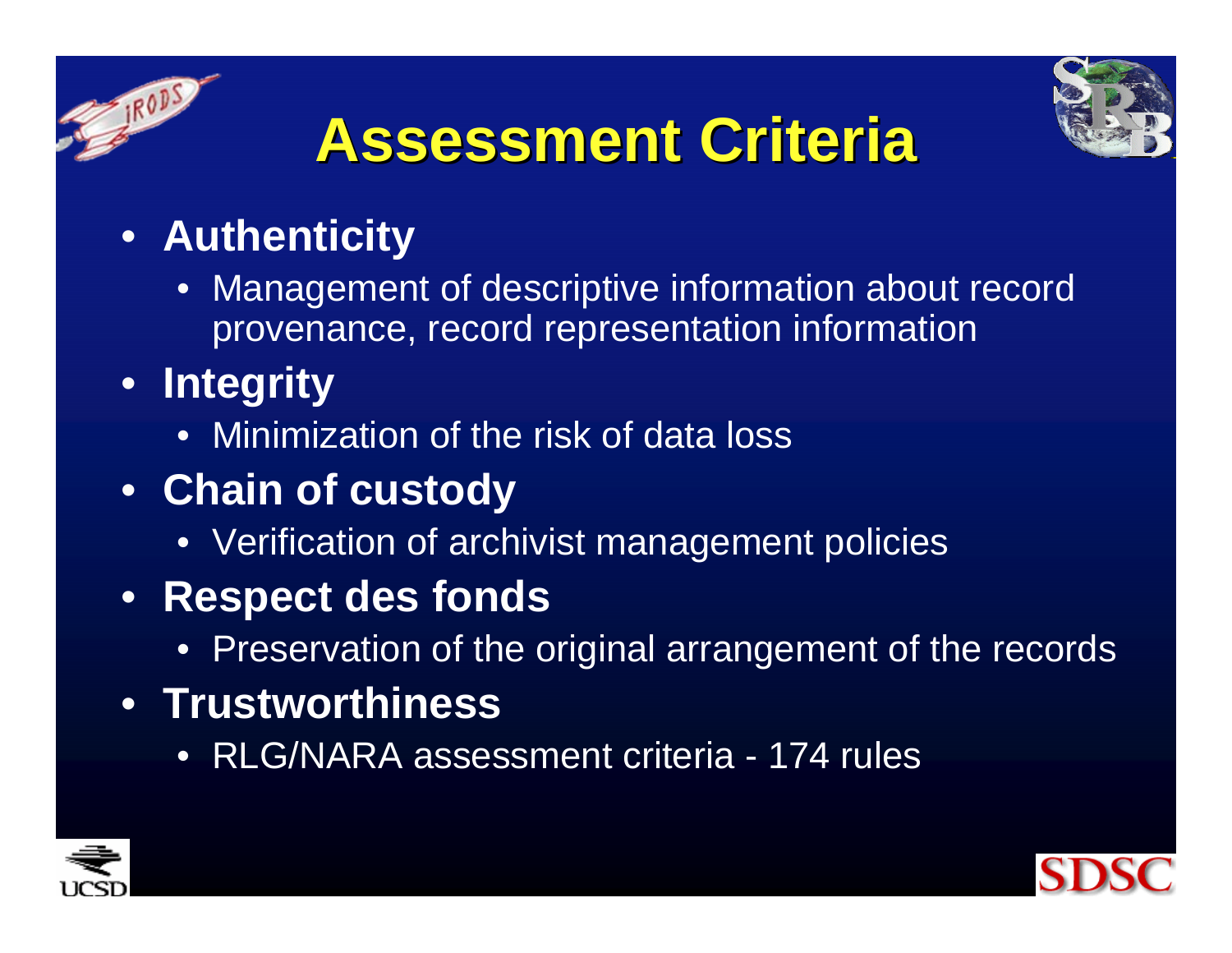

# **Controlling Remote Operations Controlling Remote Operations**

#### **iRODS -- integrated Rule-Oriented Data System**

| Data Management       | <b>Conserved</b>  | <b>Control</b>     | <b>Remote</b>        |
|-----------------------|-------------------|--------------------|----------------------|
| <b>Environment</b>    | <b>Properties</b> | <b>Mchanisms</b>   | <b>Operations</b>    |
| <b>Management</b>     | <b>Assessment</b> | <b>Management</b>  | <b>Capabilities</b>  |
| <b>Functions</b>      | <b>Criteria</b>   | <b>Policies</b>    |                      |
| Data Management       | <b>Persistent</b> | <b>Rules</b>       | <b>Microservices</b> |
| <b>Infrastructure</b> | <b>State</b>      |                    |                      |
| <b>Physical</b>       | <b>Database</b>   | <b>Rule Engine</b> | <b>Storage</b>       |
| <b>Infrastructure</b> |                   |                    | <b>System</b>        |



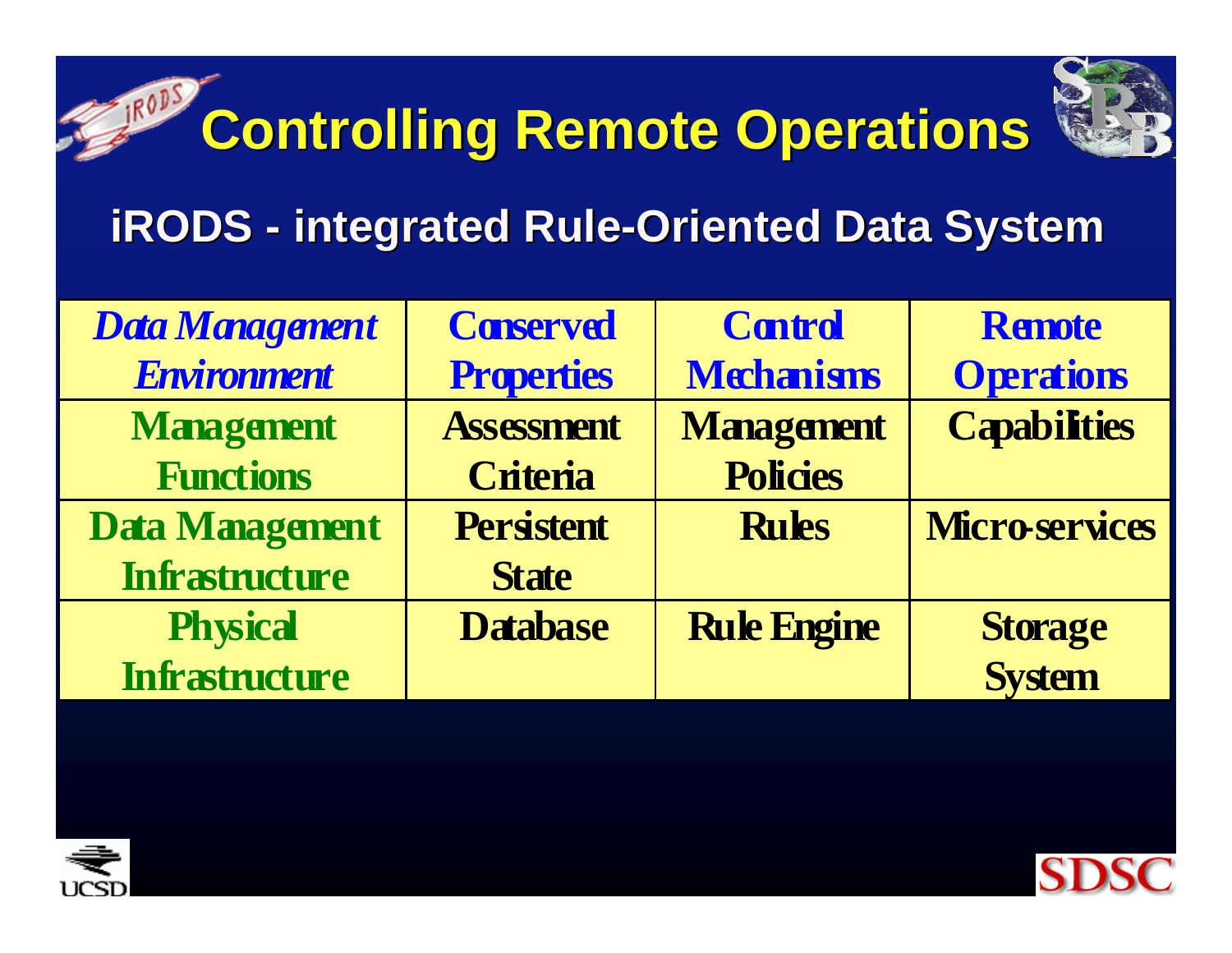# **Representation Information for Preservation Environments Preservation Environments**

### • **Assessment criteria**

• Mapped to sets of persistent state information

### • **Management policies**

• Mapped to sets of rules

### • **Preservation processes**

- Mapped to sets of micro-services
- **Rules generate persistent state information by controlling the execution of sets of microservices at remote storage systems**



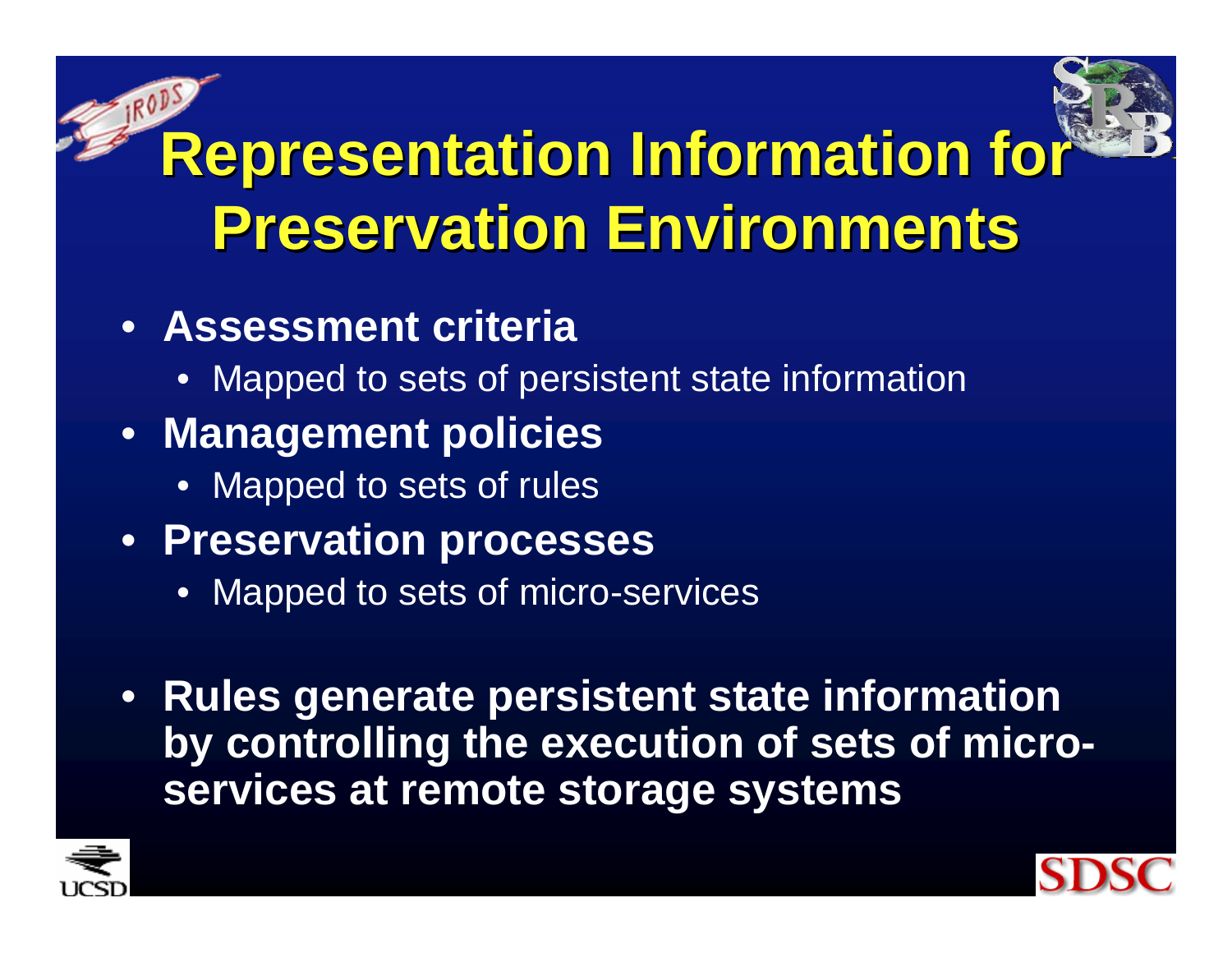

## **Example Rule Example Rule**



- $\bullet$  **Rule composed of four parts:**
	- • Name | condition | micro-service set | recovery set
- • **Rule to automate replication of data for a specific collection**

acPostProcForPut |

\$objPath like /tempZone/home/rods/nvo/\* | msiSysReplDataObj(nvoReplResc,null) | nop



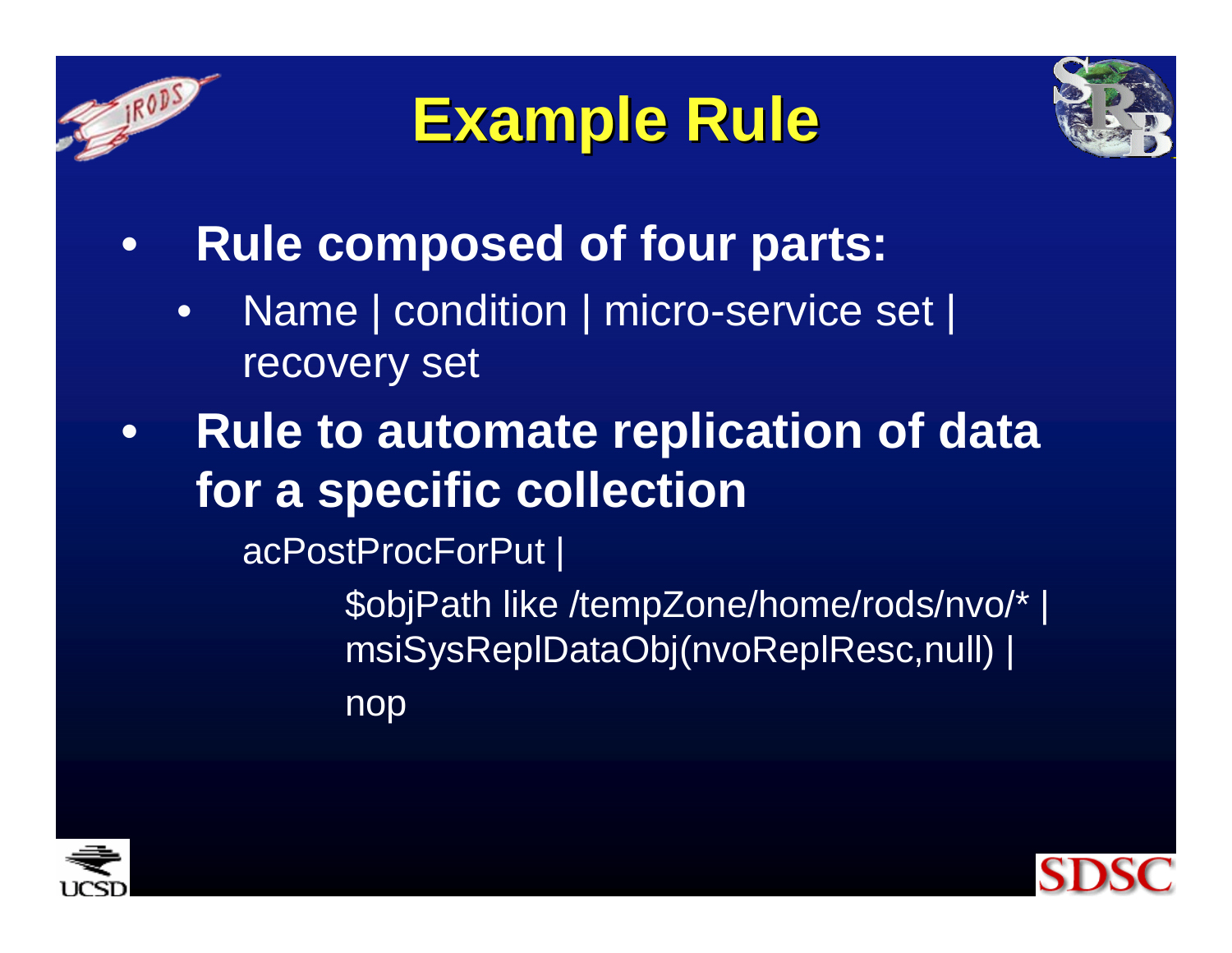# **Infrastructure Independence Infrastructure Independence**



- **Distributed Data Management** 
	- Data virtualization
		- Storage protocol independence
	- Trust virtualization
		- Administrative domain independence
	- Federation
		- Manage interactions between independent data grids
- **Rule-based Data Management**
	- Management virtualization
		- Automating execution of management policies
		- $\bullet$ Coupling management policies to assertions about data



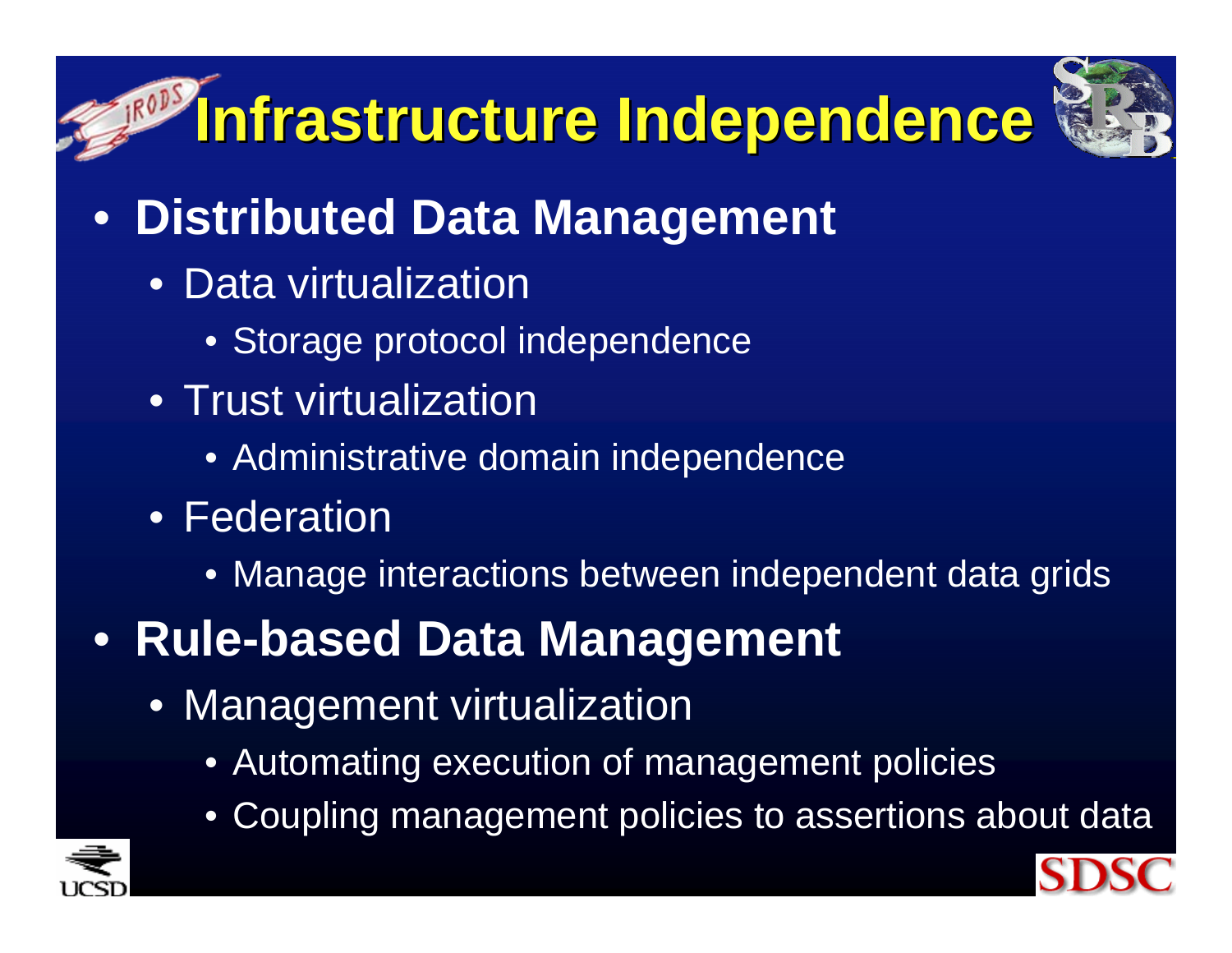

# **Data Virtualization Data Virtualization**



### **Access Interface Access Interface**

### **Standard Access Actions**

### **Data Grid Data Grid**

**Standard Micro Standard Micro -services services**

### **Storage Protocol Storage Protocol**

### **Storage System Storage System**

**Map from the actions requested by actions requested by the access method the access methodto a standard set of to a standard set of micro -services used services used to interact with the to interact with thestorage system storage system**



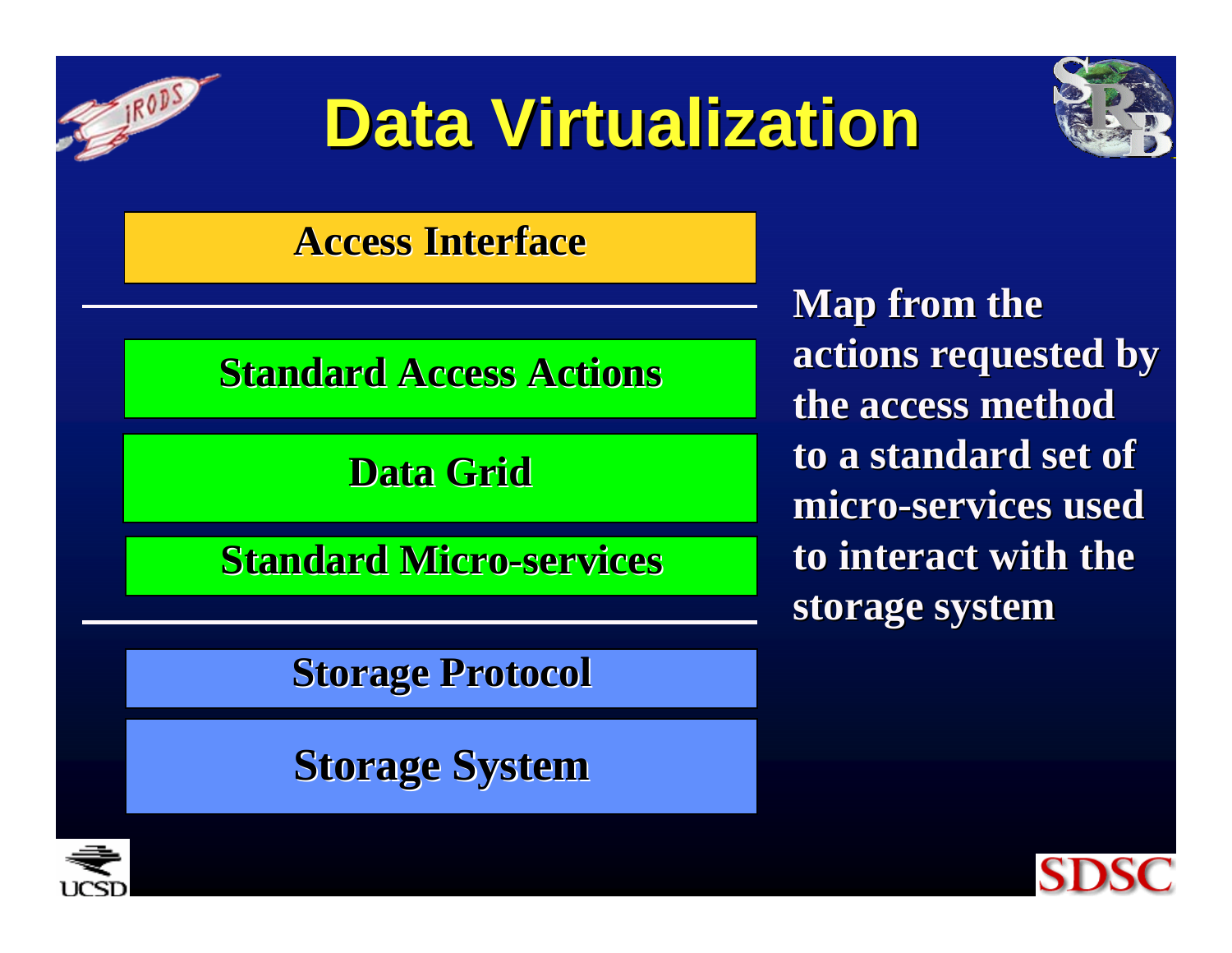





- **Examined Electronic Records Archive capabilities list**
	- Identified 174 micro-services for manipulation of data and structured information
	- Identified 212 metadata attributes (persistent state information) across six name spaces
		- Users
		- Files
		- Storage systems
		- Rules
		- Micro-services
		- •Persistent state information



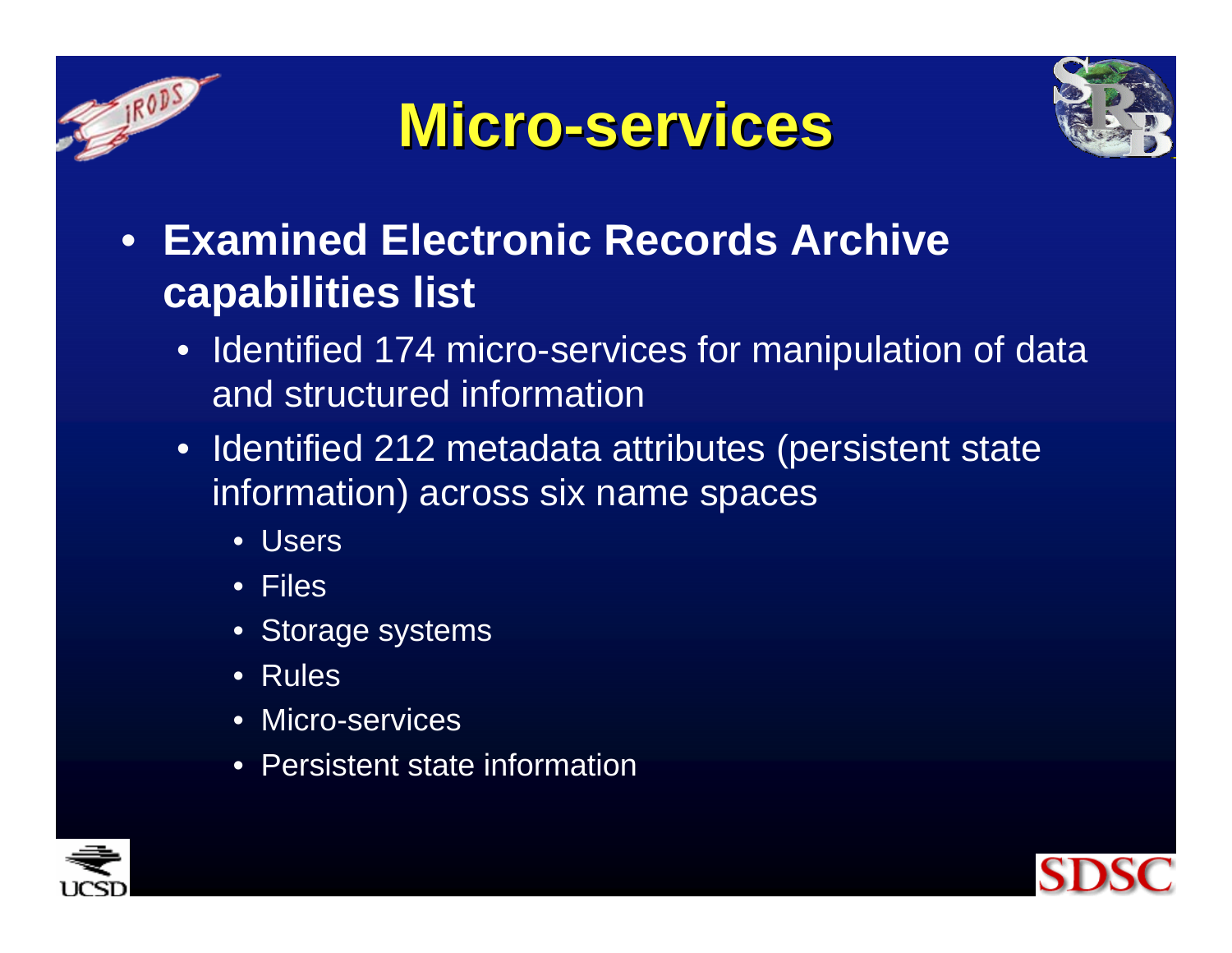

UCSD

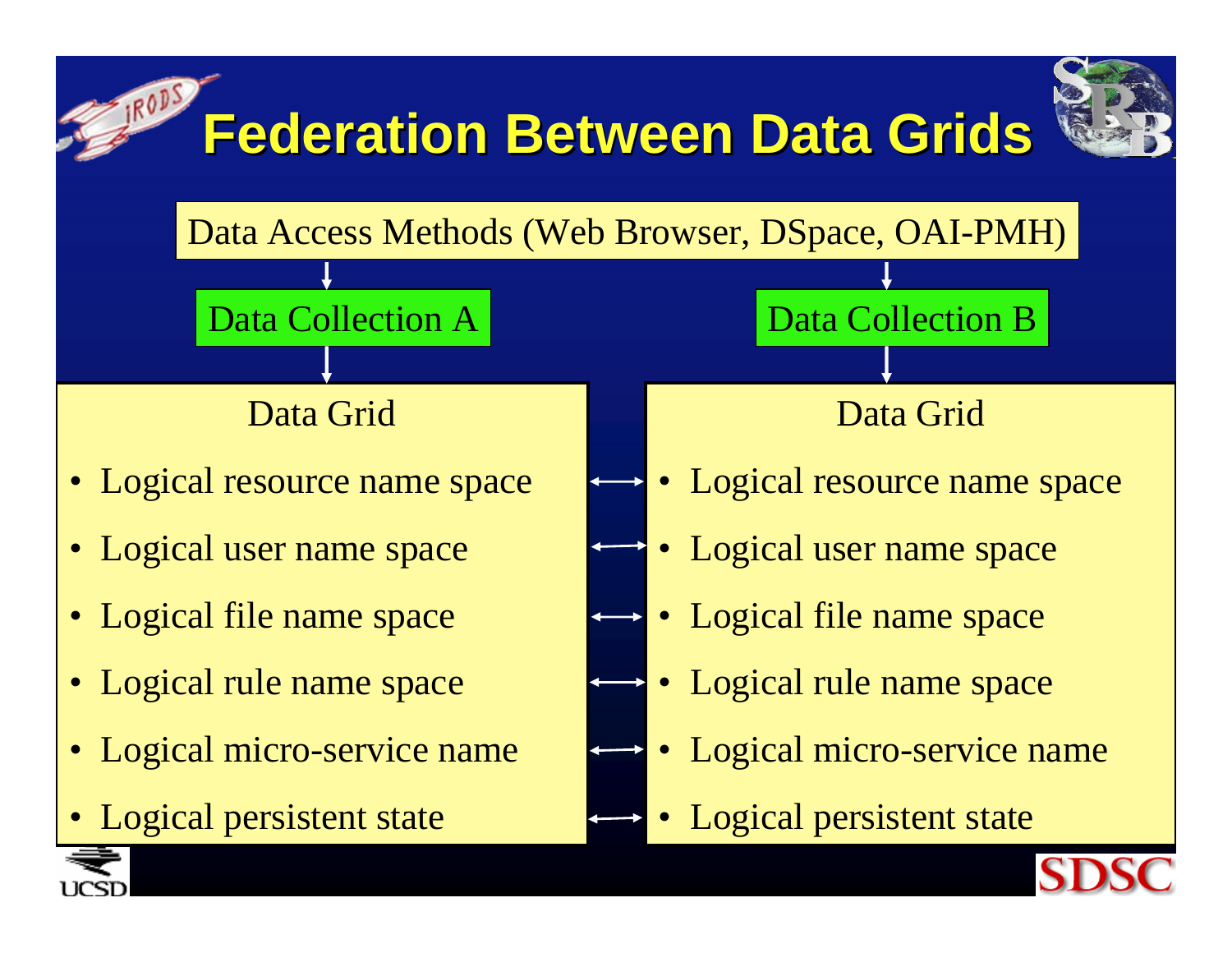# **Theory of Digital Preservation Theory of Digital Preservation**

- •**Definition of the persistent name spaces**
- • **Definition of the operations that are performed upon the persistent name spaces**
- • **Characterization of the changes to the persistent state information associated with each persistent name space that occur for each operation**
- • **Characterization of the transformations that are made to the records for each operation**
- • **Demonstration that the set of operations is complete, enabling the decomposition of every preservation process onto the operation set.**
- • **Demonstration that the preservation management policies are complete, enabling the validation of all preservation assessment criteria.**
- • **Demonstration that the persistent state information is complete, enabling the validation of assessment criteria.**
- • **The assertion is then: if the operations are reversible, then a future preservation environment can recreate a record in its original form, maintain authenticity and integrity, support access, and display the record.**
- • **A corollary is that such a system would allow records to be migrated between independent implementations of preservation environments, while**

**maintaining authenticity and integrity.**